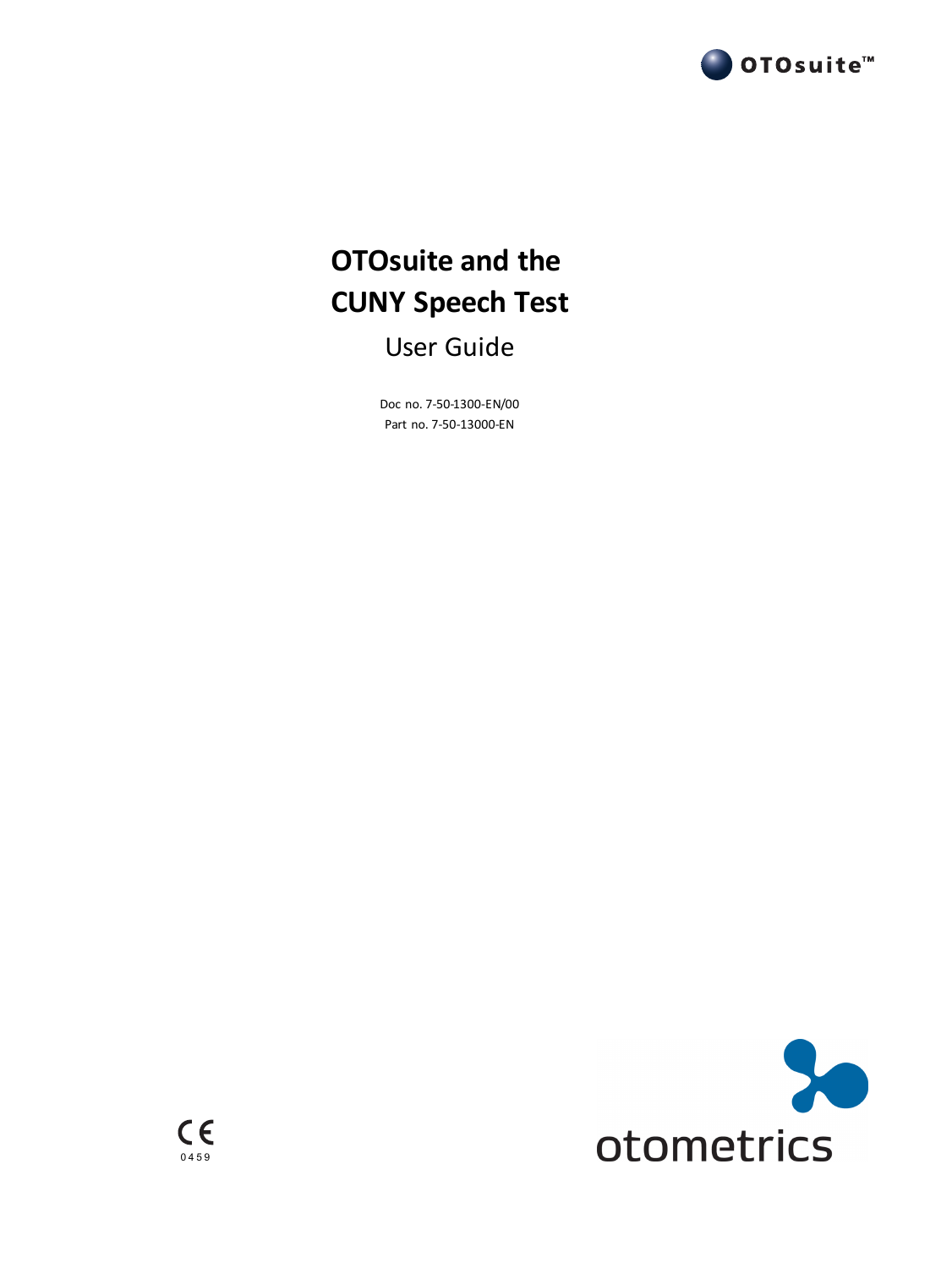#### **Copyright notice**

Nopart of this documentation orprogrammay be reproduced, stored in a retrieval system, ortransmitted,in anyform orby any means, electronic, mechanical, photocopying, recording, or otherwise, without the prior written consent of GN Otometrics A/S.

**Copyright© 2012,GN Otometrics A/S** Publishedin Denmark byGN Otometrics A/S, Denmark

All information, illustrations, and specifications in this manual are based on the latest productinformation available at the time of publication. GN Otometrics A/S reserves the right to make changes at any time without notice.

**Versionrelease date** 10-10-2012

**Technicalsupport** Please contact yoursupplier.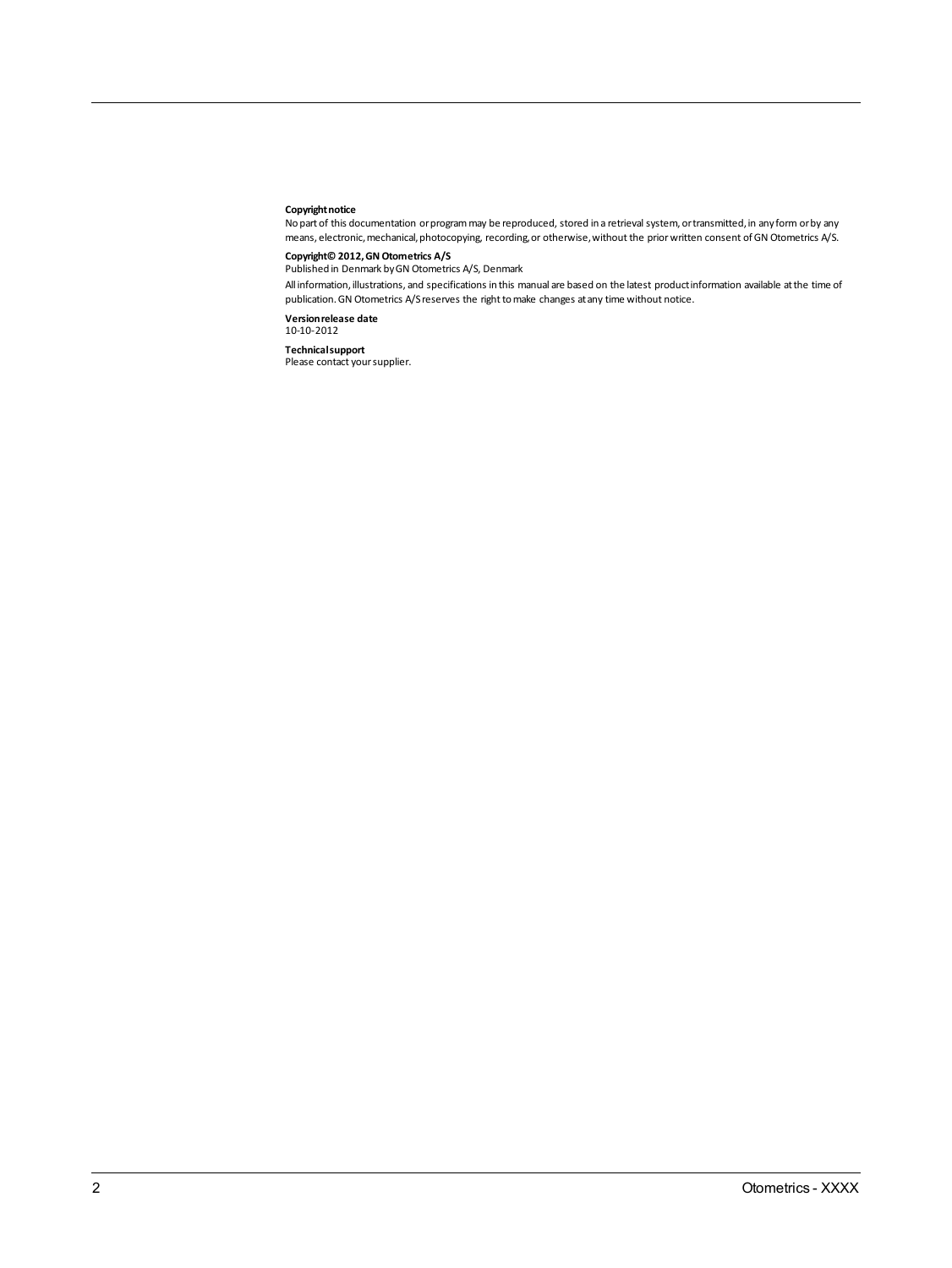# **Table of Contents**

|  | 4  |
|--|----|
|  |    |
|  | 6  |
|  | 10 |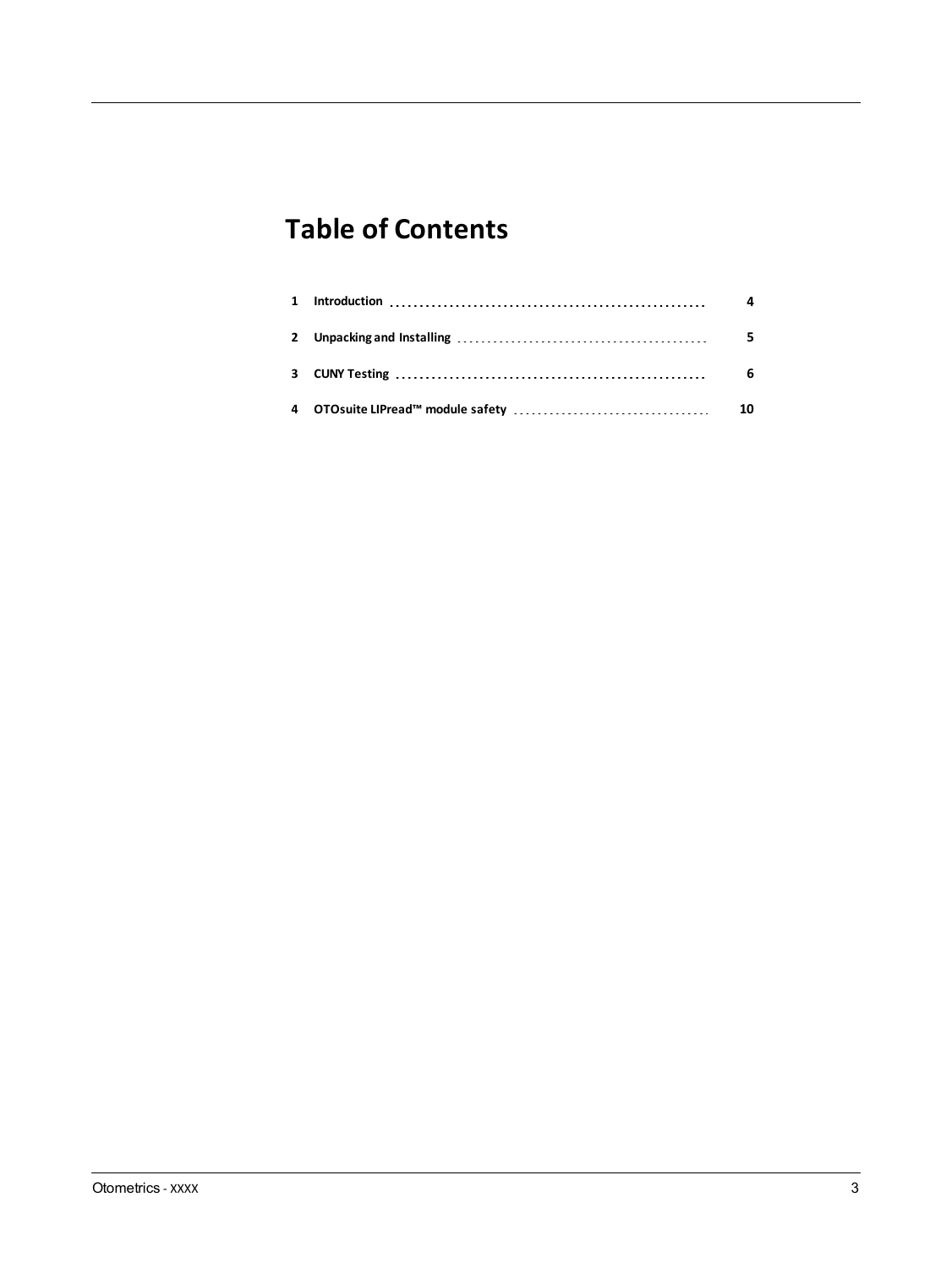# <span id="page-3-0"></span>**1 Introduction**

The OTOsuite CUNY speech test is designed to integrate the British English version of the CUNY speech material for playback in the OTOsuite software.

The purpose of the CUNY test isto test a person's ability to understand speech with and without visual cues and noise.

The test consists of video presentations where the patient is prompted to repeat asmuch as possible of the sentences presented. The test can be presented with and without sound or video so that lipreading ability can be assessed for rehabilitation purposes.

When OTOsuite is used as a NOAH module, all historical CUNY data is always available on the screen and in reports so that the patient's progress can be followed over time.

## **1.1 Intended use**

The OTOsuite CUNY speech test is intended for use in connection with hearing habilitation/rehabilitation performed by audiologists, speech therapists and other trained personnel.

## **1.2 System overview**

#### **The OTOsuite CUNY speech test**

- Testing in OTOsuite is supported by MADSEN Astera.
- OTOsuite with the module for performing the CUNY test is supplied on the OTOsuite Installation disk
- The CUNY speech material is supplied on a separate disk.

# **1.3 About this manual**

This is your guide to using the OTOsuite CUNY speech test.

We strongly recommend that you read through the screen descriptionsin this manual before you use the OTOsuite CUNY speech test for the first time.

Note . If you are using the OTOsuite CUNY speech test with Noah, we recommend that you are familiar with the *screensand functions provided in Noah.*

### **1.3.1 Safety**

This manual contains information and warningswhich must be followed to ensure the safe performance of the OTOsuite CUNY speech test.

*Warning• Local government rules and regulations, if applicable, should be followed at all times.*

Safety information is stated where it is relevant, and general safety aspects are described in [OTOsuite](#page-9-0) LIPread™ module [safety](#page-9-0) ▶ [10](#page-9-0)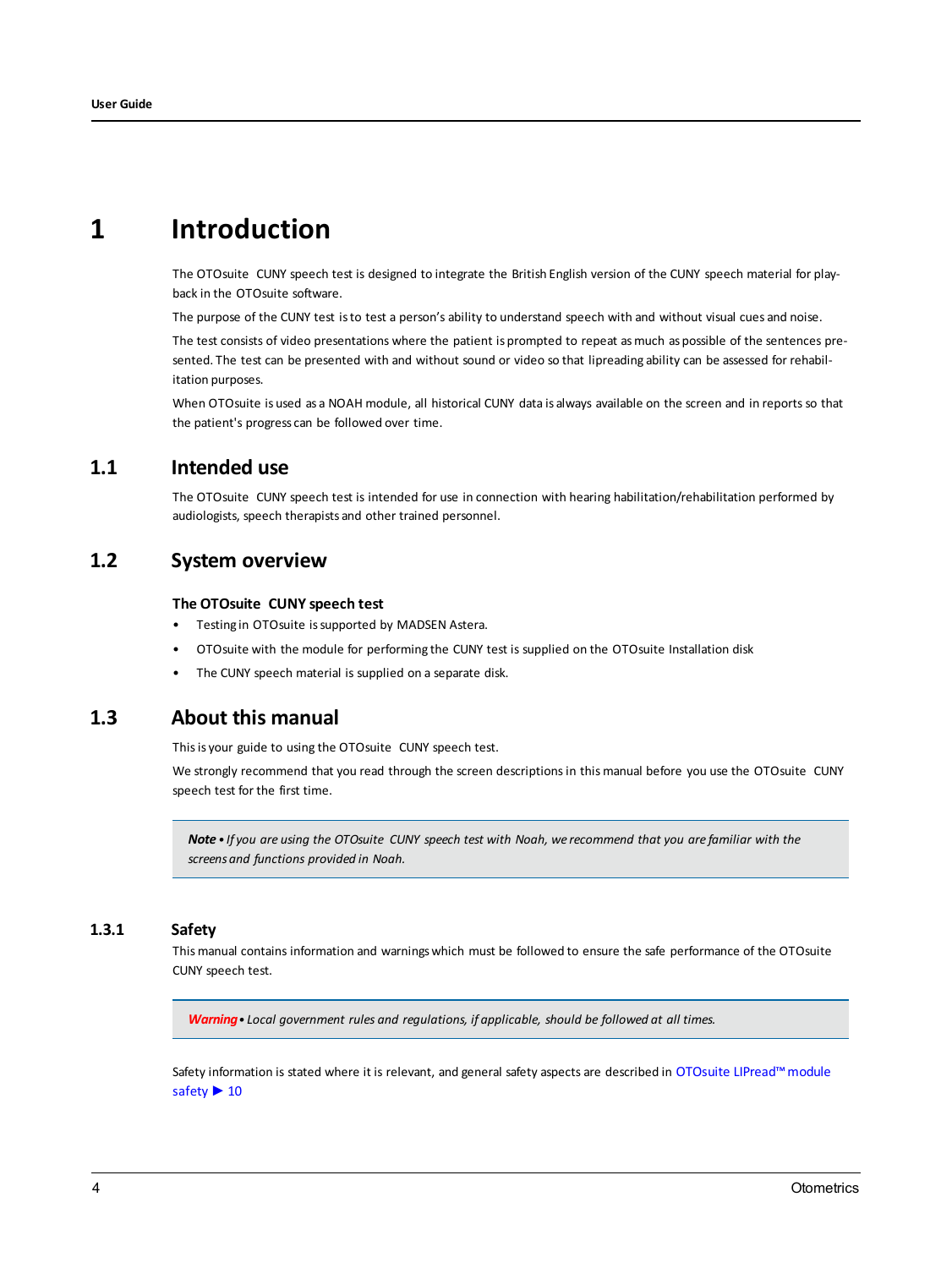# **1.4 Typographical conventions**

#### **The use of Warning, Caution and Note**

For safety reasons and appropriate use of the device and/or software, the manual contains **Warnings**, **Cautions** and **Notes**. These headings are used as follows:

*Warning• Indicates that there is risk of death or serious injury to the user or patient.*

Caution . Indicates that there is a risk of injury to the user or patient or risk of damage to data or the device.

*Note • Indicatesthat you should take special notice.*

#### **1.4.1 Navigating this manual**

Menus, icons and functions to select are shown in bold type, as for instance in:

<span id="page-4-0"></span>

Click the **Set options** icon on the toolbar or select **Tools > Options...**

# **2 Unpacking and Installing**

# **2.1 Unpacking**

- 1. Inspect the package and its contents for possible visual damage.
- 2. Check with the packing list to make sure that you have received all necessary parts and accessories. If your package is incomplete, contact your supplier.

# 2.2 Installation

For instructions on installing OTOsuite, see the OTOsuite Installation Guide which is inserted in the OTOsuite Installation box, and the OTOsuite User Manual.

Whether you install OTOsuite or the CUNY speech material first is of no consequence.

- 1. Install OTOsuite.
- 2. Install the CUNY speech material supplied on a separate disk.
- 3. Enter the CUNY license key in the OTOsuite Configuration Wizard. Select **Tools > Configuration Wizard...** and click the **Configure** button next to **Audiometry**.
- 4. Click **Next** until you reach the screen for entering license keys and enter the license key.
- 5. Ifthe **LIPread** tab is not shown in OTOsuite, enable viewing the tab in the **Configuration Wizard**.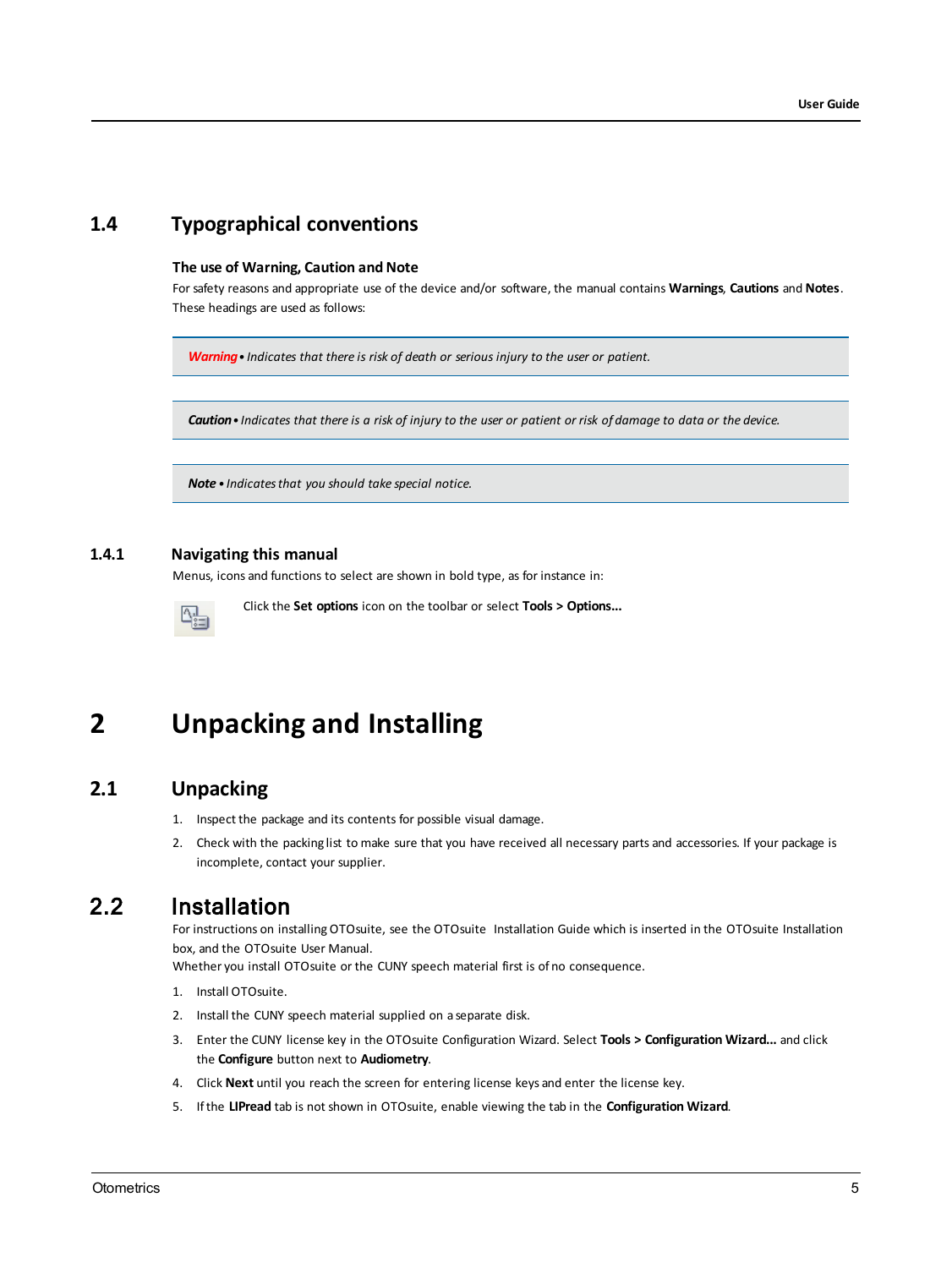# <span id="page-5-0"></span>**3 CUNY Testing**

# **3.1 Navigation**

For general information about navigating in the test screen, see also the OTOsuite User Guide.

The main screen consists of

- a **Scoring Counter** at the top ofthe screen,
- a**Player Panel** for selecting speech lists and controlling the test,
- a **List View** for viewing and scoring in the selected list during presentation,
- a**Results Table** for viewing and comparing the results.

## **3.1.1 The Scoring Counter**

| 8/132 | 80% | List 1 | During playback and scoring, the <b>Scoring Counter</b> at the top of the screen shows |                                                                                  |  |  |
|-------|-----|--------|----------------------------------------------------------------------------------------|----------------------------------------------------------------------------------|--|--|
|       |     |        | ٠                                                                                      | the number of words in the list scored correctly of the total number of words in |  |  |
|       |     |        |                                                                                        | the list                                                                         |  |  |
|       |     |        | ٠                                                                                      | the percentage of correctly scored words                                         |  |  |
|       |     |        |                                                                                        | the list currently being presented.                                              |  |  |

### **3.1.2 The Player Panel**

 $\blacksquare$ 

 $\blacksquare$ 

The **Player Panel** is a group of buttons enabling you to control the test. You can Store Reset select the list for the test, and you can play, pause, resume, and stop the test.

| <b>Player Panel</b>                              |                                                                                                                            |  |  |  |  |
|--------------------------------------------------|----------------------------------------------------------------------------------------------------------------------------|--|--|--|--|
|                                                  | Play<br>٠                                                                                                                  |  |  |  |  |
|                                                  | During the test:                                                                                                           |  |  |  |  |
|                                                  | the List View shows only the speech list that has been selected for the cur-<br>$\qquad \qquad \blacksquare$<br>rent test. |  |  |  |  |
|                                                  | you can click on any sentence to jump freely in the selected speech list.                                                  |  |  |  |  |
|                                                  | click the <b>Play</b> button to play back the selected sentence.                                                           |  |  |  |  |
| <b>Stop</b>                                      |                                                                                                                            |  |  |  |  |
|                                                  | Stops play-back of the current sentence.                                                                                   |  |  |  |  |
| <b>Store</b>                                     |                                                                                                                            |  |  |  |  |
| Terminates the test and stores the result.       |                                                                                                                            |  |  |  |  |
| Reset                                            |                                                                                                                            |  |  |  |  |
| Terminates the test without storing any results. |                                                                                                                            |  |  |  |  |
|                                                  | List selection drop-down list                                                                                              |  |  |  |  |
|                                                  | Click the drop-down to select which speech list to use in the test.                                                        |  |  |  |  |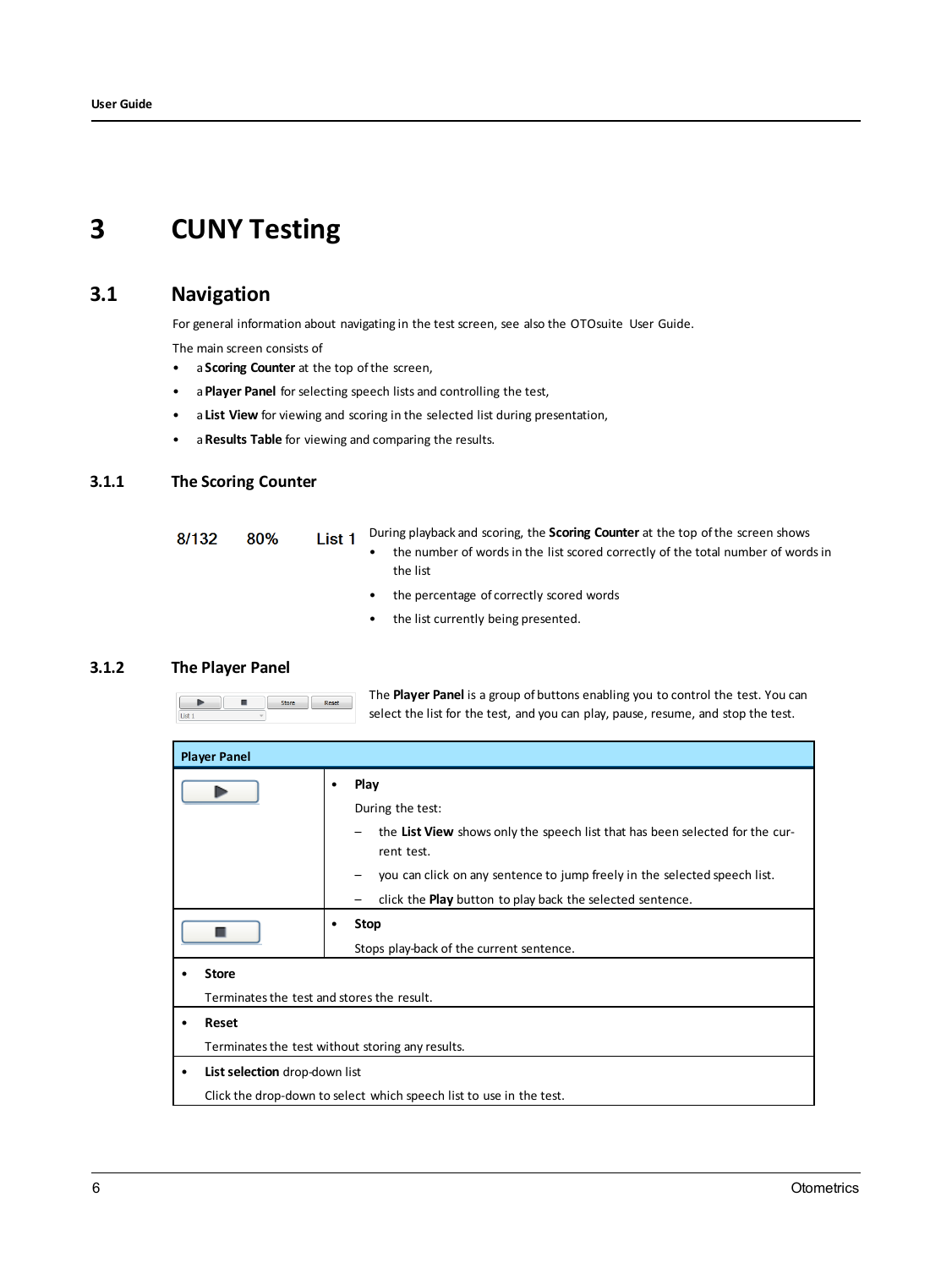#### **3.1.3 The List View**



When you start play-back of the selected speech list, the **List View** shows the selected lists.

Each sentence in a list has a number of highlighted key wordsthat can be scored as **Correct** or **Incorrect**.

Words that can be scored are displayed in **bold type**.

The sentence being presented is shown at the top of the list. This is where you score correctly repeated words by clicking on them.

- When you score aword as **Correct**, it is highlighted in green.
- When you score aword as**Incorrect**, it is highlighted in grey.

#### **Practice List**

For practicing the test flow so that the client is familiar with the procedure before the actual test starts. Results from a practice list cannot be stored.

#### **During play-back**

An icon to the left of the sentence that is being presented shows the status.



Indicates that the list is being presented.



Indicates that the list is stopped.

#### **Scoring**

The key words are scored after play-back of each sentence. The key wordsto be scored are shown in **BOLD** type. You can change a previous score by right-clicking the word and selecting **Change Score**.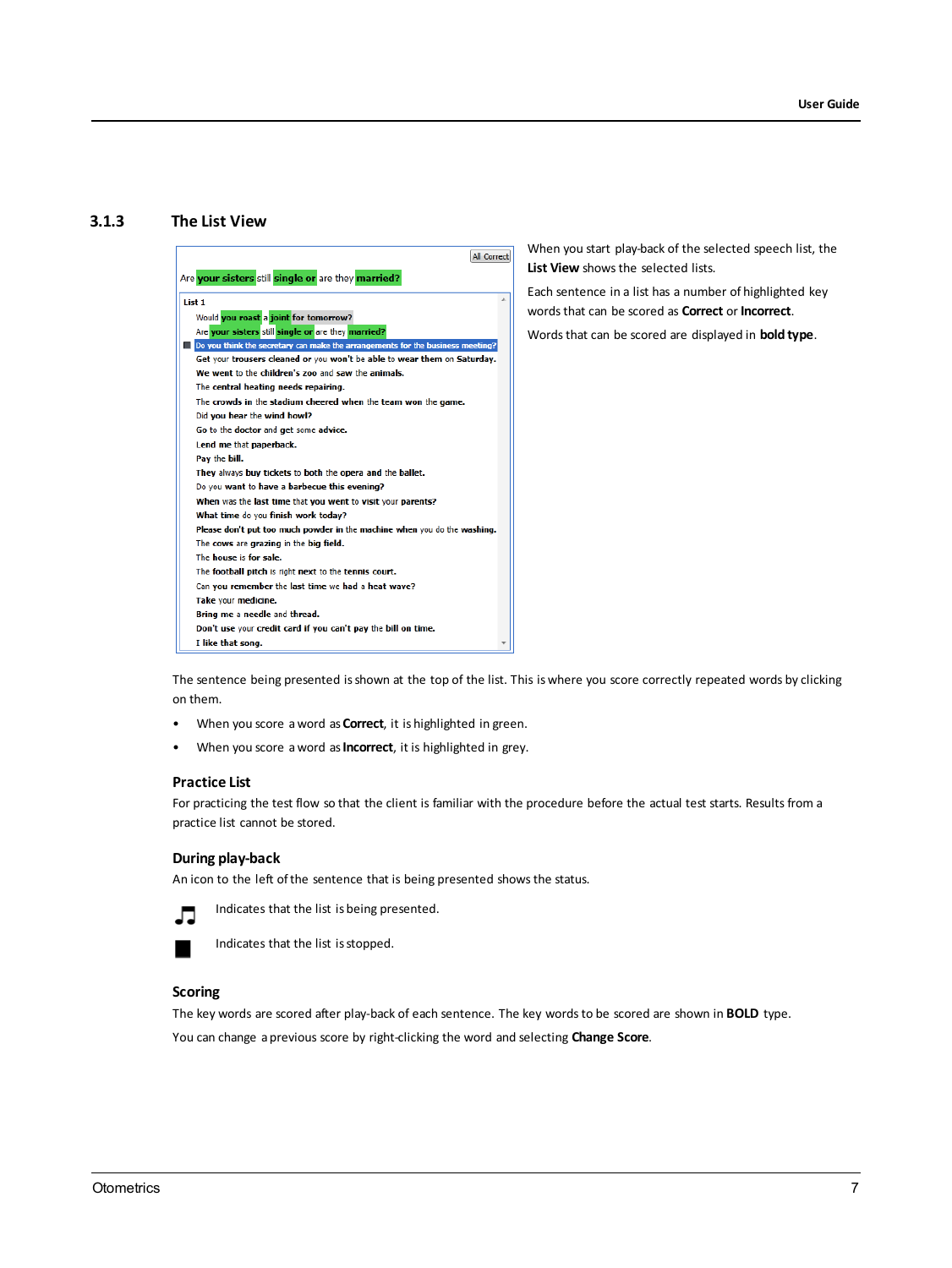## **3.1.4 The Results table**

| 100                                           |  | 1 | Mute - Video             |  |  |
|-----------------------------------------------|--|---|--------------------------|--|--|
| 9/17/2012 Here you can enter your own comment |  |   |                          |  |  |
|                                               |  |   |                          |  |  |
|                                               |  |   |                          |  |  |
|                                               |  |   |                          |  |  |
|                                               |  |   |                          |  |  |
|                                               |  |   |                          |  |  |
|                                               |  |   |                          |  |  |
|                                               |  |   |                          |  |  |
|                                               |  |   |                          |  |  |
|                                               |  |   |                          |  |  |
|                                               |  |   |                          |  |  |
|                                               |  |   |                          |  |  |
|                                               |  |   |                          |  |  |
|                                               |  |   |                          |  |  |
|                                               |  |   | % dB List Info<br>80 [ ] |  |  |

During review (when the Player is in idle mode), the **List View** shows all liststhat have been included in the **Results** table.

You can add a comment of your own choice next to each test.

| <b>Results Table</b>     |                                                                                                  |  |  |  |
|--------------------------|--------------------------------------------------------------------------------------------------|--|--|--|
| Ear                      | Shows which ear was tested.                                                                      |  |  |  |
| %                        | Indicates the correct score.                                                                     |  |  |  |
| dB                       | Shows the stimulus and masking levels used in the test.                                          |  |  |  |
| List                     | Shows the number of the tested list.                                                             |  |  |  |
| Info                     | Displays the test conditions, for example whether sound was muted or video was<br>included, etc. |  |  |  |
| <b>Date and Comments</b> | Displays the date of the test and any comments you may have entered.                             |  |  |  |

# **3.2 Preparing for CUNY testing**

## **3.2.1 Preparing the patient**

You can use a practice lists to familiarize the patient with the test protocol.

1. Instruct the patient to repeat the sentences that are presented during the test.

## **3.2.2 Preparing OTOsuite**

- 1. Click on the **LIPread** tab in the **Audiometry** module.
- 2. Set up the test to suit your purposes:select **Tools >Options > Audiometry**.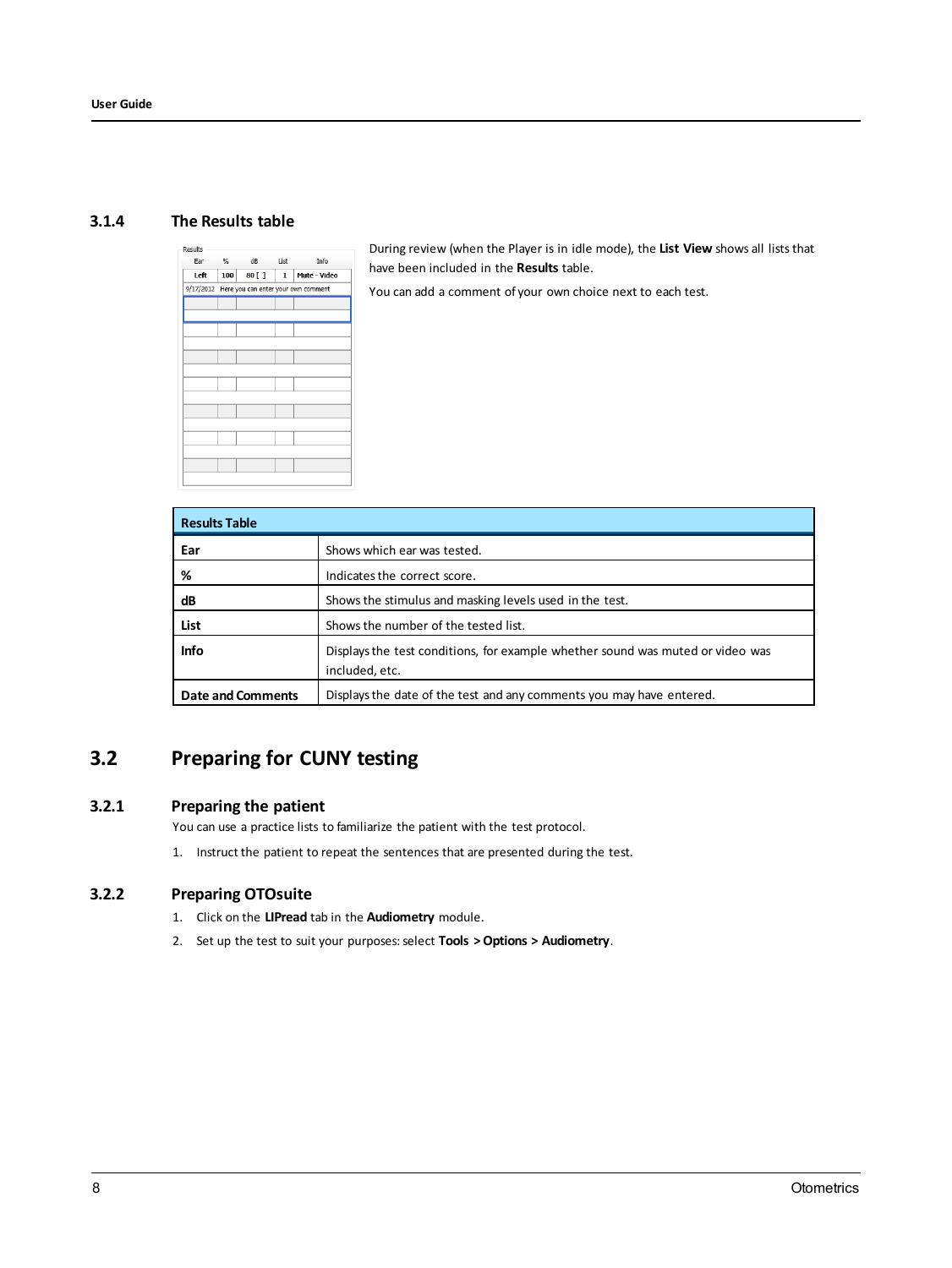– You can select specific screens to prepare the patient for the next presentation.

- Displaying an indication of the topic of the sentence (e.g. food). The message is shown in order to add a contextual help for the patient.
- You can disable sound in order to assess the patient's ability to lipread.
- 3. Select the speech list

The list can be presented either through earphones or sound field loudspeakers.

4. Click the **List Selection** button to expand and select the list you wish to include in the test.

| Etnes<br>۳ | الصحح |
|------------|-------|
|            |       |

OO0

**Prepare Yourself** 

5. Test monaurally or binaurally. Insert earphones are recommended for monaural testing. Their high interaural attenuation typically makes masking of the non-test ear unnecessary.

# **3.3 Testing**



1. Select the desired test list in the player.